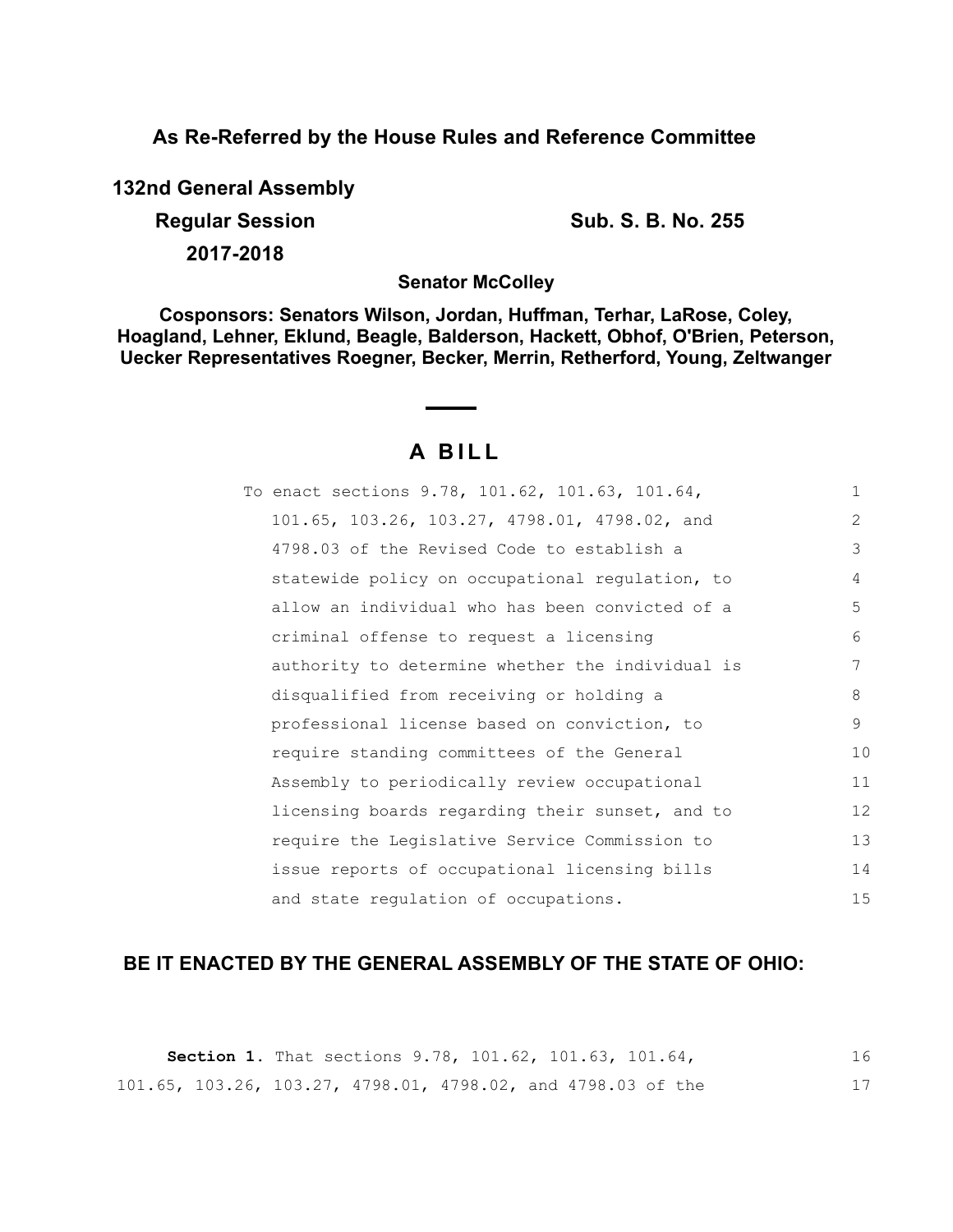| Sub. S. B. No. 255<br>As Re-Referred by the House Rules and Reference Committee | Page 2 |
|---------------------------------------------------------------------------------|--------|
| Revised Code be enacted to read as follows:                                     | 18     |
|                                                                                 |        |
| Sec. 9.78. (A) As used in this section:                                         | 19     |
| (1) "License" means an authorization evidenced by a                             | 20     |
| license, certificate, registration, permit, card, or other                      | 21     |
| authority that is issued or conferred by a licensing authority                  | 22     |
| to an individual by which the individual has or claims the                      | 23     |
| privilege to engage in a profession, occupation, or occupational                | 24     |
| activity over which the licensing authority has jurisdiction.                   | 25     |
| (2) "Licensing authority" means both of the following:                          | 26     |
| (a) A board, commission, or other entity that issues                            | 27     |
| licenses under Title XLVII or any other provision of the Revised                | 28     |
| Code to practice an occupation or profession;                                   | 29     |
| (b) A political subdivision that issues a license or that                       | 30     |
| charges a fee for an individual to practice an occupation or                    | 31     |
| profession in that political subdivision.                                       | 32     |
| (B) An individual who has been convicted of any criminal                        | 33     |
| offense may request, at any time, that a licensing authority                    | 34     |
| determine whether the individual's criminal conviction                          | 35     |
| disqualifies the individual from obtaining a license issued or                  | 36     |
| conferred by the licensing authority. An individual making such                 | 37     |
| a request shall include details of the individual's criminal                    | 38     |
| conviction and any payment required by the licensing authority.                 | 39     |
| A licensing authority may charge a fee of not more than twenty-                 | 40     |
| five dollars for each request made under this section, to                       | 41     |
| reimburse the costs it incurs in making the determination.                      | 42     |
| Not later than thirty days after receiving a request under                      | 43     |
| this section, the licensing authority shall inform the                          | 44     |
| individual whether, based on the criminal record information                    | 45     |
| submitted, the individual is disqualified from receiving or                     | 46     |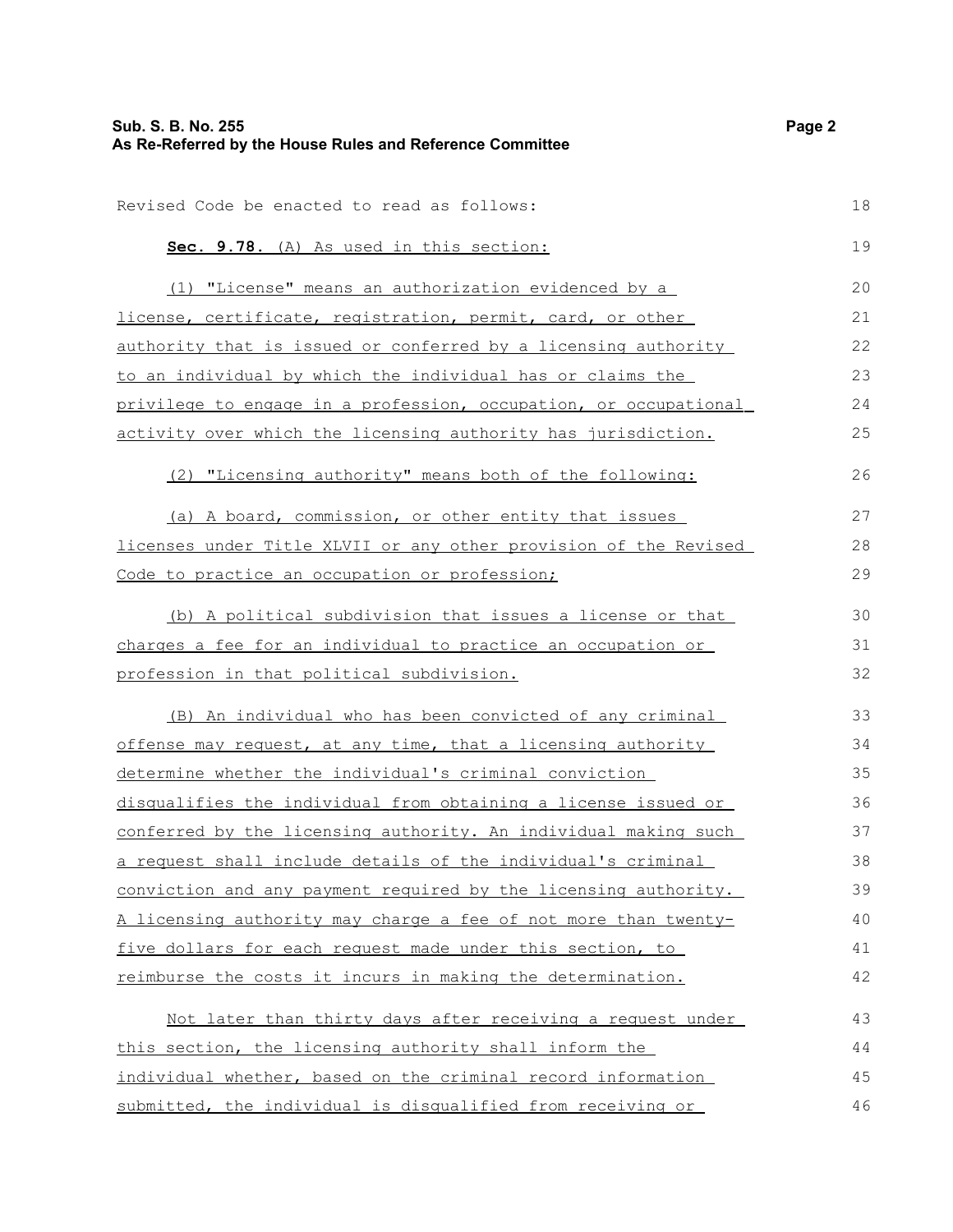| holding the license about which the individual inquired. A             | 47 |
|------------------------------------------------------------------------|----|
| licensing authority is not bound by a determination made under         | 48 |
| this section, if, on further investigation, the licensing              | 49 |
| <u>authority determines that the individual's criminal convictions</u> | 50 |
| differ from the information presented in the determination             | 51 |
| request.                                                               | 52 |
| (C) A licensing authority shall make available to the                  | 53 |
| public on the licensing authority's internet web site a list of        | 54 |
| all criminal offenses of which conviction of that offense shall        | 55 |
| disqualify an individual from obtaining a license issued or            | 56 |
| conferred by the licensing authority.                                  | 57 |
| Sec. 101.62. (A) As used in sections 101.62 to 101.65 of               | 58 |
| the Revised Code:                                                      | 59 |
| "Individual" means a natural person.                                   | 60 |
| "Least restrictive regulation, " "occupational license,"               | 61 |
| and "occupational licensing board" have the meanings defined in        | 62 |
| section 4798.01 of the Revised Code.                                   | 63 |
| (B) An occupational licensing board shall be triggered to              | 64 |
| expire at the end of the thirty-first day of December of the           | 65 |
| sixth year after it was created or last renewed, or on December        | 66 |
| 31, 2024, whichever is later, and shall expire at the end of the       | 67 |
| thirtieth day of June of the following year after the board was        | 68 |
| triggered to expire. The expiration of an occupational licensing       | 69 |
| board under this section emancipates a person to lawfully engage       | 70 |
| in the profession, occupation, or occupational activity, which         | 71 |
| has been previously licensed by that board, without an                 | 72 |
| occupational license, notwithstanding any law of the state that        | 73 |
| requires a person to possess a license to lawfully engage in           | 74 |
| that profession, occupation, or occupational activity.                 | 75 |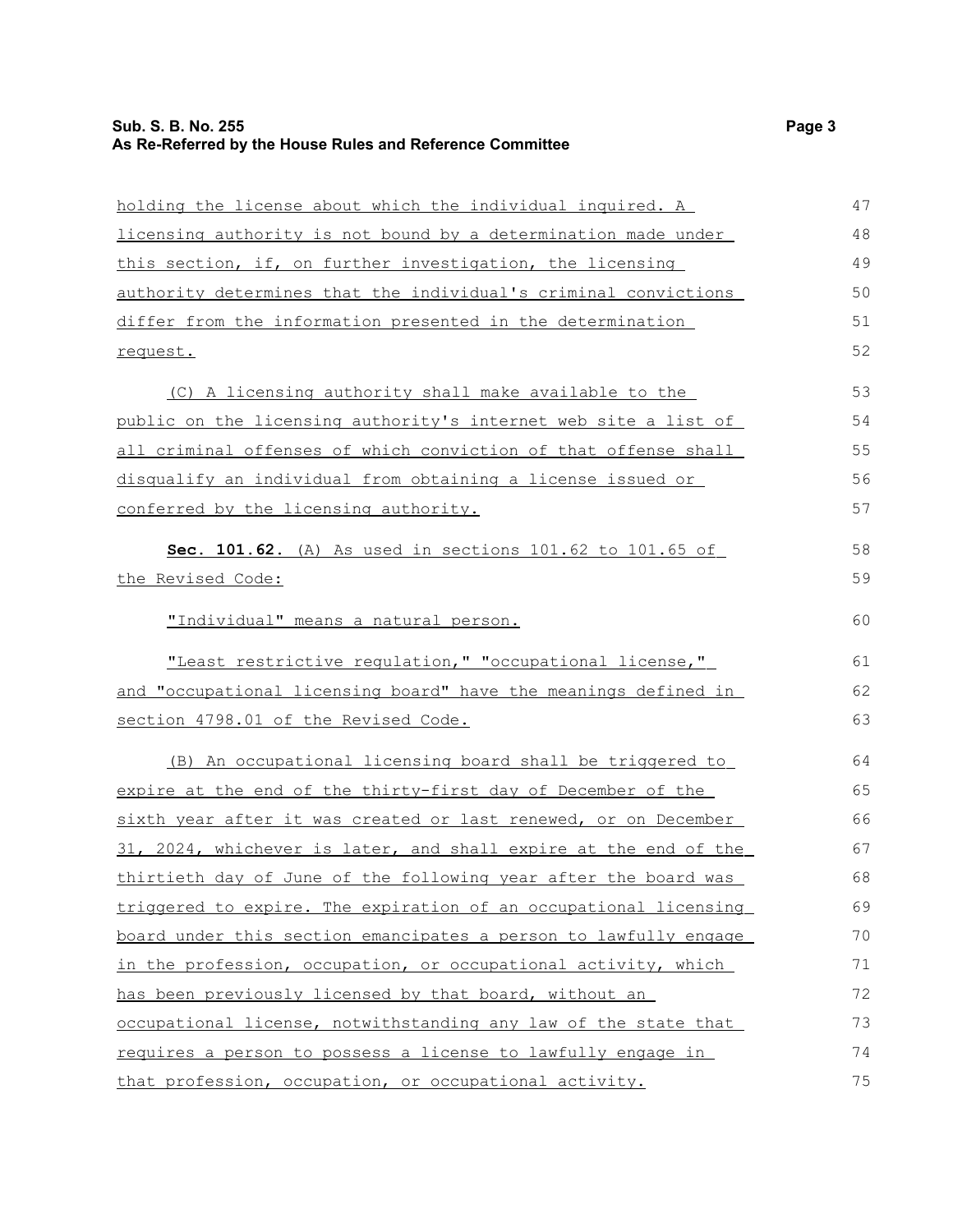#### **Sub. S. B. No. 255 Page 4 As Re-Referred by the House Rules and Reference Committee**

 (C) The director of budget and management shall not authorize the expenditure of any moneys for an occupational licensing board on or after the date of its expiration. 76 77 78

 (D) The occupational licensing board shall operate after its expiration has been triggered, but not later than the end of the thirtieth day of June of the following year, to provide for the orderly, efficient, and expeditious conclusion of the board's business and operation . The orders, licenses, contracts, and other actions made, taken, granted, or performed by the board continue in effect according to their terms notwithstanding the board's abolition, unless the general assembly provides otherwise by law. The general assembly may provide by law for the temporary or permanent transfer of some or all of an expired or abolished board's functions and personnel to a successor agency, board, or officer. 79 80 81 82 83 84 85 86 87 88 89 90

 The expiration or abolition of a board does not cause the termination or dismissal of any claim pending against the board by any person, or any claim pending against any person by the board. Unless the general assembly provides otherwise by law for the substitution of parties, the attorney general shall succeed the board with reference to any pending claim. 91 92 93 94 95 96

(E) An occupational licensing board may be renewed by enactment of a law that continues the statutes creating, empowering, governing, or regulating the board. The amendment of a statute creating, empowering, governing, or regulating a board, between the time the board was last reviewed and the time it is next scheduled to be reviewed does not change the next scheduled review date of the board. The next scheduled review date changes only if the amendment expressly so provides. 97 98 99 100 101 102 103 104

(F) When an occupational licensing board performs 105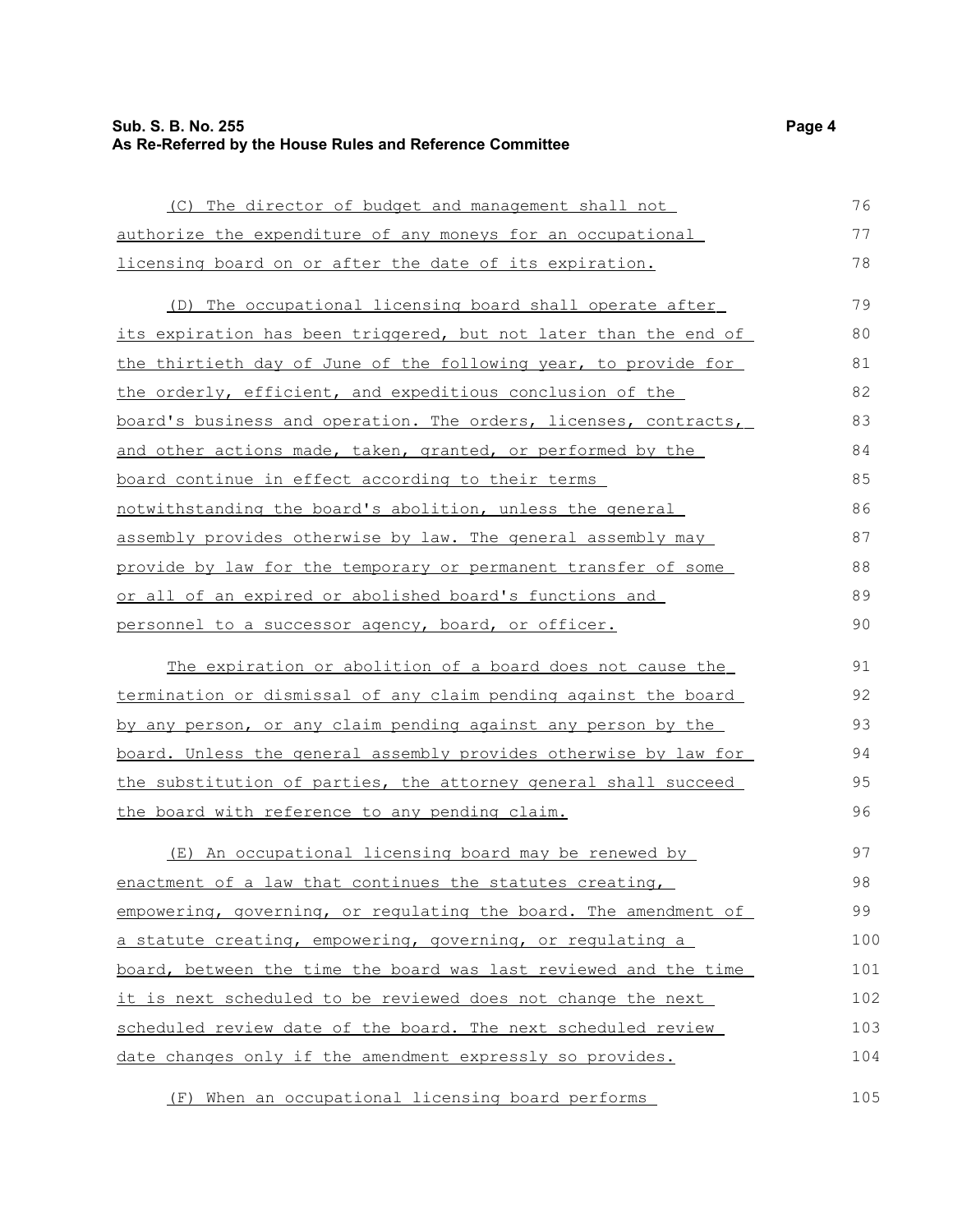#### **Sub. S. B. No. 255 Page 5 As Re-Referred by the House Rules and Reference Committee**

| functions other than licensing or regulating the licensing of an | 106 |
|------------------------------------------------------------------|-----|
| occupational license that expires under this section, the        | 107 |
| operation of sections 101.62 to 101.65 of the Revised Code shall | 108 |
| not cause the board, or the statutes creating, empowering,       | 109 |
| governing, or requlating the board, to expire. The board and the | 110 |
| statutes shall continue to the extent the board and the statutes | 111 |
| apply to performing functions other than licensing or requlating | 112 |
| the licensing of an occupational license.                        | 113 |
| Sec. 101.63. (A) (1) Not later than the first day of March       | 114 |
| in the odd-numbered year during which an occupational licensing  | 115 |
| board is scheduled to be triggered to expire the following even- | 116 |
| numbered year under section 101.62 of the Revised Code, the      | 117 |
| speaker of the house of representatives shall direct a standing  | 118 |
| committee of the house of representatives to hold hearings to    | 119 |
| receive the testimony of the public and of the chief executive   | 120 |
| officer of the board, and otherwise to review, consider, and     | 121 |
| evaluate the usefulness, performance, and effectiveness of the   | 122 |
| board. Not later than the fifteenth day of November of that same | 123 |
| odd-numbered year, the standing committee shall prepare and      | 124 |
| publish a report of its findings and recommendations in          | 125 |
| accordance with section 101.65 of the Revised Code. If the       | 126 |
| standing committee's report includes a bill, the house of        | 127 |
| representatives shall consider that bill for passage by the      | 128 |
| thirty-first day of December of that same odd-numbered year.     | 129 |
| (2) Not later than the first day of March in the even-           | 130 |
| numbered year during which an occupational licensing board is    | 131 |
| scheduled to be triggered to expire under section 101.62 of the  | 132 |
| Revised Code, the president of the senate shall direct a         | 133 |
| standing committee of the senate to hold hearings to receive     | 134 |
| testimony of the public and of the chief executive officer of    | 135 |

the board, and otherwise to review, consider, and evaluate the

135 136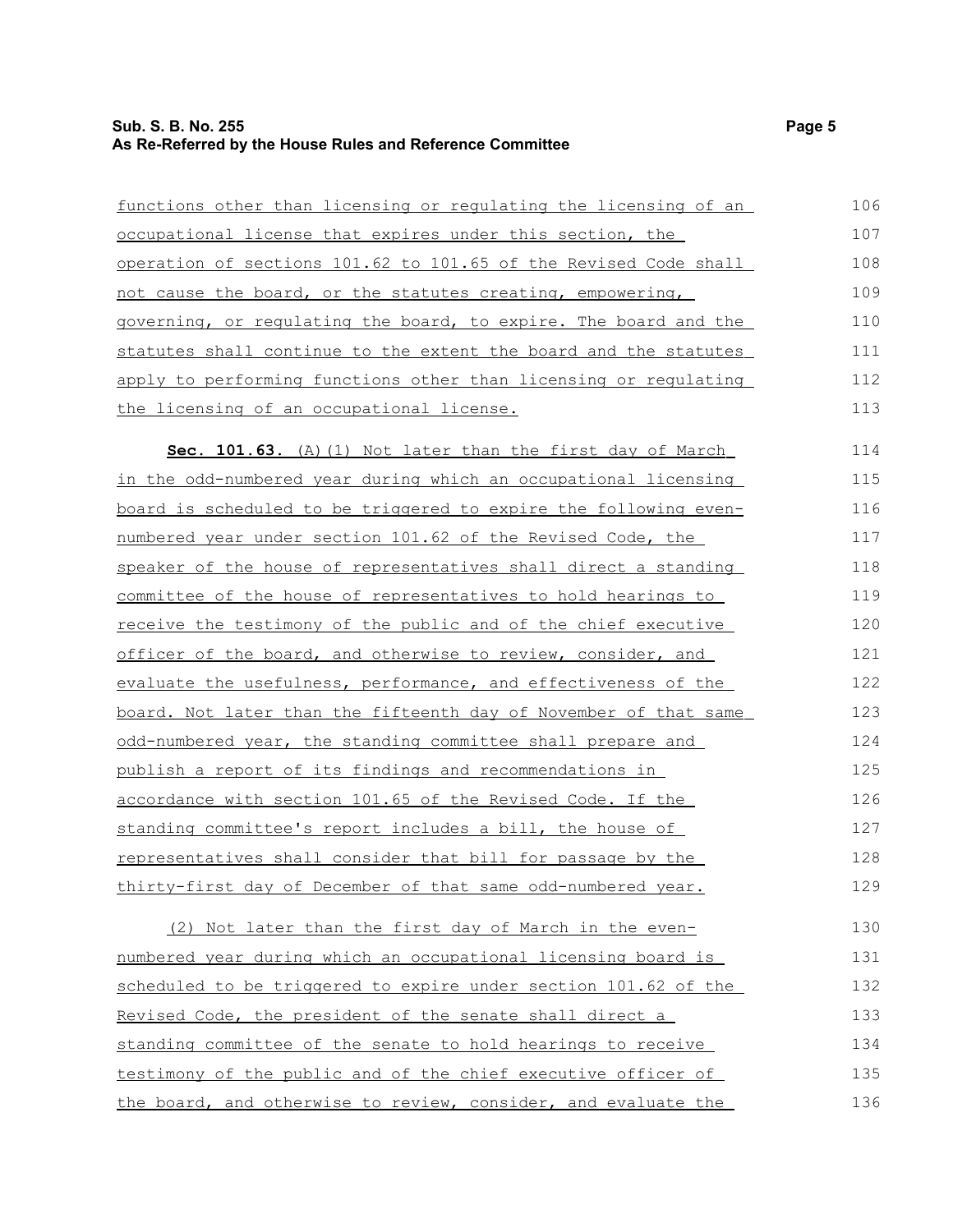## **Sub. S. B. No. 255 Page 6 As Re-Referred by the House Rules and Reference Committee**

| usefulness, performance, and effectiveness of the board and any       | 137 |
|-----------------------------------------------------------------------|-----|
| bill considered by the house of representatives related to the        | 138 |
| expiration of that board. Not later than the fifteenth day of         | 139 |
| November of that same even-numbered year, the standing committee      | 140 |
| shall prepare and publish a report of its findings and                | 141 |
| recommendations in accordance with section 101.65 of the Revised      | 142 |
| Code. If the standing committee's report includes a bill, the         | 143 |
| senate shall consider that bill for passage by the thirty-first       | 144 |
| day of December of that same even-numbered year.                      | 145 |
| (3) The president of the senate and the speaker of the                | 146 |
| house of representatives may, in the same manner as described in      | 147 |
| $divisions$ (A) (1) and (2) of this section, direct a standing        | 148 |
| committee to review an occupational licensing board for which         | 149 |
| the director of the legislative service commission, under             | 150 |
| section 103.27 of the Revised Code, has performed a review.           | 151 |
| (4) The president of the senate and the speaker of the                | 152 |
| <u>house of representatives shall direct standing committees to</u>   | 153 |
| <u>review approximately thirty-three per cent of the occupational</u> | 154 |
| licensing boards each biennium. All occupational licensing            | 155 |
| <u>boards shall be reviewed over a six-year period including</u>      | 156 |
| calendar years 2019 through 2024, and also during each                | 157 |
| subsequent six-year period.                                           | 158 |
| (B) Each occupational licensing board that is scheduled to            | 159 |
| be reviewed by a standing committee shall submit to the standing      | 160 |
| committee a report that contains all of the following                 | 161 |
| information:                                                          | 162 |
| The board's primary purpose and its various goals and<br>(1)          | 163 |
| objectives;                                                           | 164 |
| (2) The board's past and anticipated workload, the number             | 165 |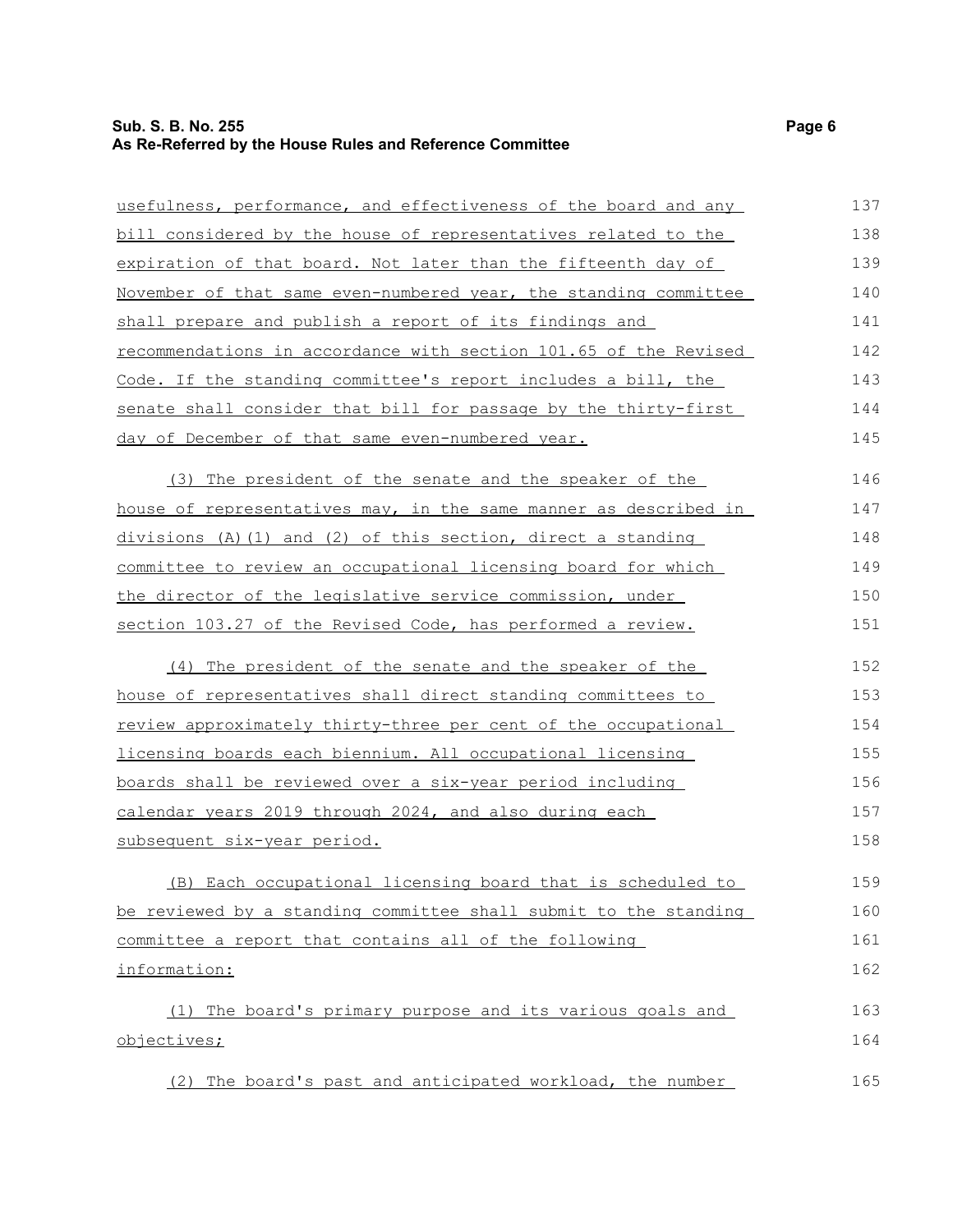| of staff required to complete that workload, and the board's     | 166 |
|------------------------------------------------------------------|-----|
| total number of staff;                                           | 167 |
| (3) The board's past and anticipated budgets and its             | 168 |
| sources of funding;                                              | 169 |
| (4) The number of members of its governing board or other        | 170 |
| governing entity and their compensation, if any.                 | 171 |
| (C) Each board shall have the burden of demonstrating to         | 172 |
| the standing committee a public need for its continued           | 173 |
| existence. In determining whether a board has demonstrated that  | 174 |
| need, the standing committee shall consider, as relevant, all of | 175 |
| the following:                                                   | 176 |
| (1) Whether or not continuation of the board is necessary        | 177 |
| to protect the health, safety, or welfare of the public, and if  | 178 |
| so, whether or not the board's authority is narrowly tailored to | 179 |
| protect against present, recognizable, and significant harms to  | 180 |
| the health, safety, or welfare of the public;                    | 181 |
| (2) Whether or not the public could be protected or served       | 182 |
| in an alternate or less restrictive manner;                      | 183 |
| (3) Whether or not the board serves a specific private           | 184 |
| interest;                                                        | 185 |
| (4) Whether or not rules adopted by the board are                | 186 |
| consistent with the legislative mandate of the board as          | 187 |
| expressed in the statutes that created and empowered the board;  | 188 |
| (5) The extent to which the board's jurisdiction and             | 189 |
| programs overlap or duplicate those of other boards, the extent  | 190 |
| to which the board coordinates with those other boards, and the  | 191 |
| extent to which the board's programs could be consolidated with  | 192 |
| the programs of other state departments or boards;               | 193 |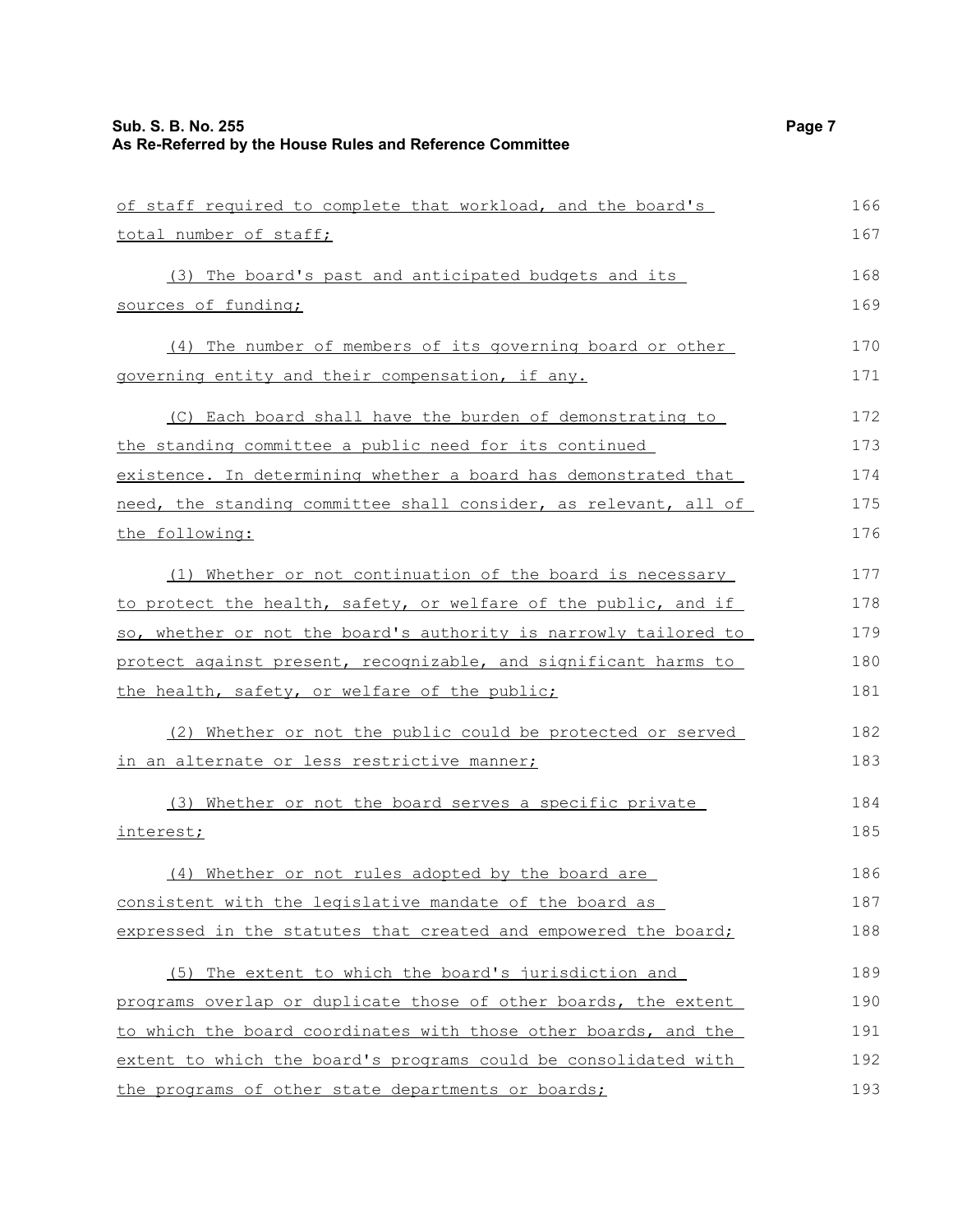## **Sub. S. B. No. 255 Page 8 As Re-Referred by the House Rules and Reference Committee**

| (6) How many other states regulate the occupation, whether       | 194 |
|------------------------------------------------------------------|-----|
| a license is required to engage in the occupation in other       | 195 |
| states, whether the initial licensing and license renewal        | 196 |
| requirements for the occupation are substantially equivalent in  | 197 |
| every state, and the amount of regulation exercised by the board | 198 |
| compared to the requlation, if any, in other states;             | 199 |
| (7) The extent to which significant changes in the board's       | 200 |
| rules could prevent an individual licensed in this state from    | 201 |
| practicing, or allow an individual licensed in this state to     | 202 |
| practice, the same occupation in another jurisdiction without    | 203 |
| obtaining an occupational license for that occupation in that    | 204 |
| other jurisdiction;                                              | 205 |
| (8) Whether the board recognizes national uniform                | 206 |
| licensure requirements for the occupation;                       | 207 |
| (9) Whether or not private contractors could be used, in         | 208 |
| an effective and efficient manner, either to assist the board in | 209 |
| the performance of its duties or to perform these duties instead | 210 |
| of the board;                                                    | 211 |
| (10) Whether or not the operation of the board has               | 212 |
| inhibited economic growth, reduced efficiency, or increased the  | 213 |
| cost of government;                                              | 214 |
| (11) An assessment of the authority of the board regarding       | 215 |
| fees, inspections, enforcement, and penalties;                   | 216 |
| (12) The extent to which the board has permitted qualified       | 217 |
| applicants to serve the public;                                  | 218 |
| (13) The extent to which the board has permitted                 | 219 |
| individuals to practice elements of the occupation without a     | 220 |
| license;                                                         | 221 |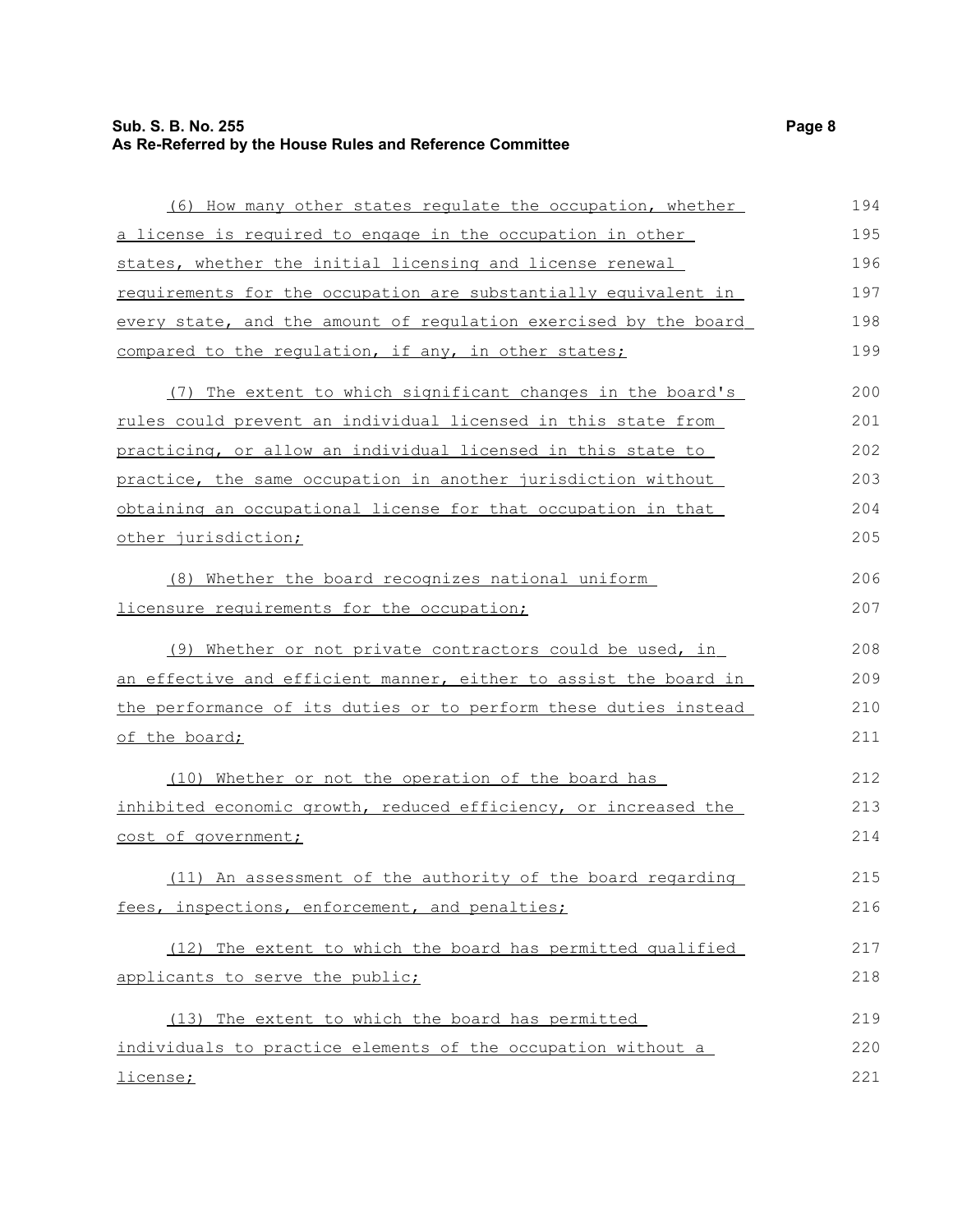| (14) The cost-effectiveness of the board in terms of             | 222 |
|------------------------------------------------------------------|-----|
| number of employees, services rendered, and administrative costs | 223 |
| incurred, both past and present;                                 | 224 |
| (15) Whether or not the board's operation has been impeded       | 225 |
| or enhanced by existing statutes and procedures and by           | 226 |
| budgetary, resource, and personnel practices;                    | 227 |
| (16) Whether the board has recommended statutory changes         | 228 |
| to the general assembly that would benefit the public as opposed | 229 |
| to the persons requlated by the board, if any, and whether its   | 230 |
| recommendations and other policies have been adopted and         | 231 |
| implemented;                                                     | 232 |
|                                                                  |     |

 (17) Whether the board has required any persons it regulates to report to it the impact of board rules and decisions on the public as they affect service costs and service delivery; 233 234 235 236

 (18) Whether persons regulated by the board, if any, have been required to assess problems in their business operations that affect the public; 237 238 239

 (19) Whether the board has encouraged public participation in its rule-making and decision-making;

 (20) The efficiency with which formal public complaints filed with the board have been processed to completion; 242 243

 (21) Whether the purpose for which the board was created has been fulfilled, has changed, or no longer exists; 244 245

 (22) Whether federal law requires that the board be renewed in some form; 246 247

 (23) An assessment of the administrative hearing process of a board if the board has an administrative hearing process, 248 249

240 241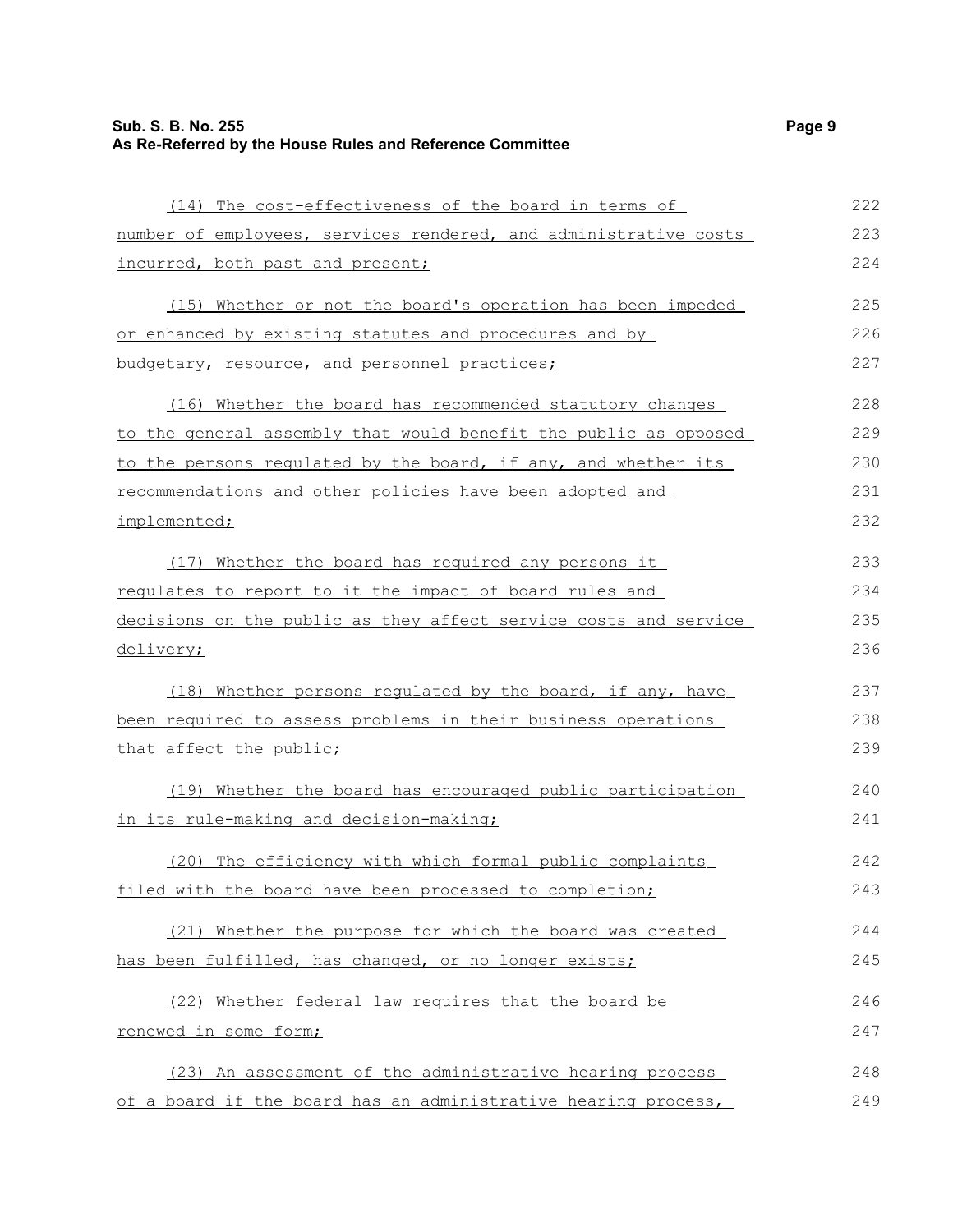| and whether or not the hearing process is consistent with due    | 250 |
|------------------------------------------------------------------|-----|
| process rights;                                                  | 251 |
| (24) Whether the requirement for the occupational license        | 252 |
| is consistent with the policies expressed in section 4798.02 of  | 253 |
| the Revised Code, serves a meaningful, defined public interest,  | 254 |
| and provides the least restrictive form of regulation that       | 255 |
| adequately protects the public interest;                         | 256 |
| (25) The extent to which licensing ensures that                  | 257 |
| practitioners have occupational skill sets or competencies that  | 258 |
| are substantially related to protecting consumers from present,  | 259 |
| significant, and substantiated harms that threaten public        | 260 |
| health, safety, or welfare, and the impact that those criteria   | 261 |
| have on applicants for a license, particularly those with        | 262 |
| moderate or low incomes, seeking to enter the occupation or      | 263 |
| profession;                                                      | 264 |
| (26) The extent to which the requirement for the                 | 265 |
| occupational license stimulates or restricts competition,        | 266 |
| affects consumer choice, and affects the cost of services;       | 267 |
| (27) An assessment of whether or not changes are needed in       | 268 |
| the enabling laws of the board in order for it to comply with    | 269 |
| the criteria suggested by the considerations listed in division  | 270 |
| (C) of this section.                                             | 271 |
| For division (C) of this section, a government regulatory        | 272 |
| requirement protects or serves the public interest if it         | 273 |
| provides protection from present, significant, and substantiated | 274 |
| harms to the health, safety, or welfare of the public.           | 275 |
| (D) The legislative service commission shall provide staff       | 276 |
| services to a standing committee performing its duties under     | 277 |
| this section and section 101.65 of the Revised Code.             | 278 |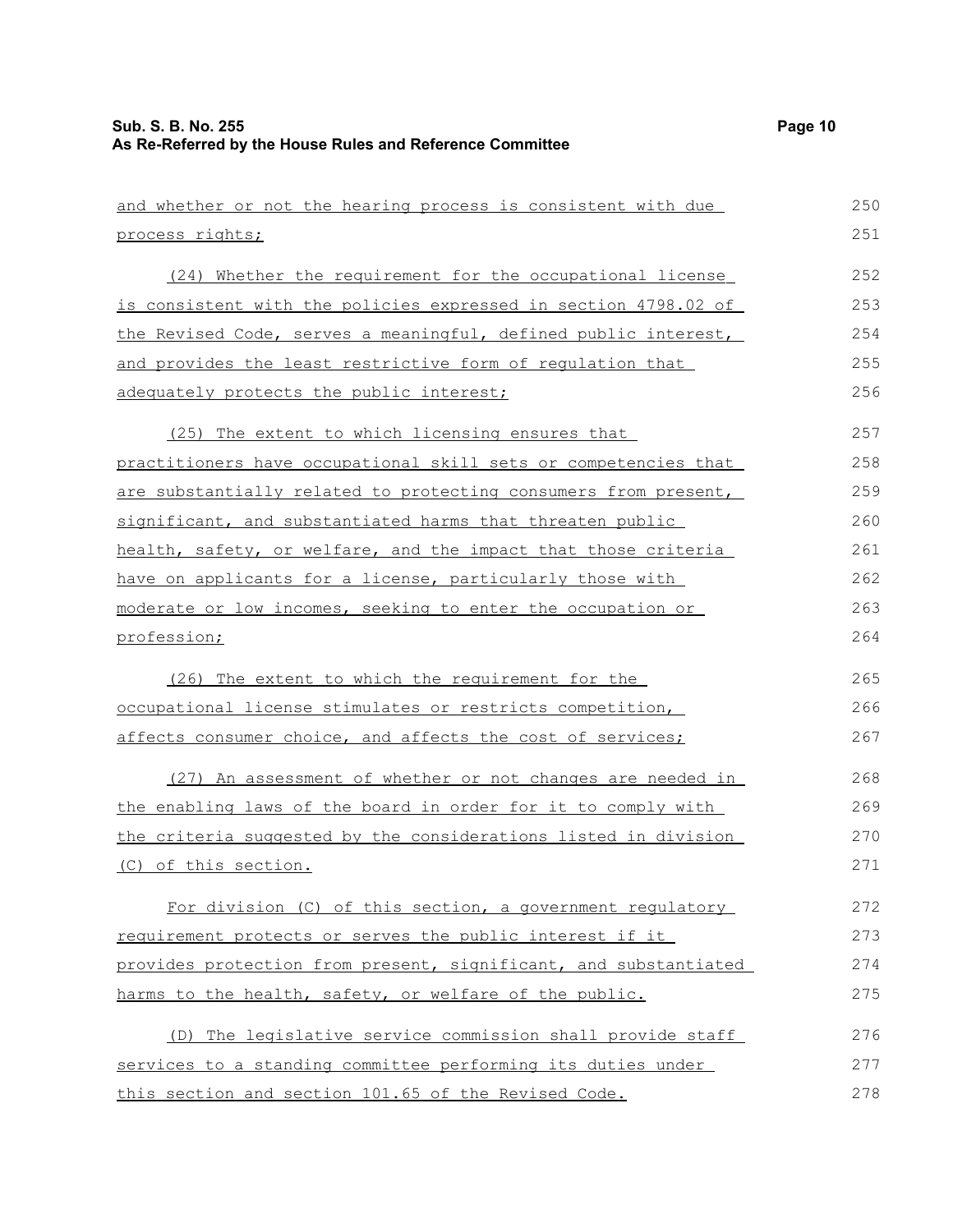| Sec. 101.64. The president of the senate and the speaker              | 279 |
|-----------------------------------------------------------------------|-----|
| of the house of representatives shall notify the chief of the         | 280 |
| common sense initiative office, established under section 107.61      | 281 |
| of the Revised Code, when a board is identified to be reviewed        | 282 |
| by a standing committee under section 101.63 of the Revised           | 283 |
| Code. The chief or the chief's designee shall appear and testify      | 284 |
| before the standing committee, with respect to the board, and         | 285 |
| shall testify on at least all of the following:                       | 286 |
| (A) Whether or not the common sense initiative office has,            | 287 |
| <u>within the previous six years, received commentary related to</u>  | 288 |
| the board through the comment system established under section        | 289 |
| 107.62 of the Revised Code;                                           | 290 |
| (B) Whether or not the common sense initiative office has,            | 291 |
| within the previous six years, received advice from the small         | 292 |
| business advisory council with respect to rules of the board;         | 293 |
| (C) Any other information the chief believes will                     | 294 |
| <u>elucidate the effectiveness and efficiency of the board and in</u> | 295 |
| particular the quality of customer service provided by the            | 296 |
| <u>board.</u>                                                         | 297 |
| Sec. 101.65. (A) After the completion of the review of a              | 298 |
| board under section 101.63 of the Revised Code, the standing          | 299 |
| committee that conducted the review shall prepare and publish a       | 300 |
| report of its findings and recommendations. A standing committee      | 301 |
| may include in a single report its findings and recommendations       | 302 |
| regarding more than one board. The committee shall furnish a          | 303 |
| copy of the report to the president of the senate, the speaker        | 304 |
| of the house of representatives, the governor, and each affected      | 305 |
| board. Any published report shall be made available to the            | 306 |
| public on the standing committee's internet web site, and in the      | 307 |
| offices of the house of representatives and senate clerks during      | 308 |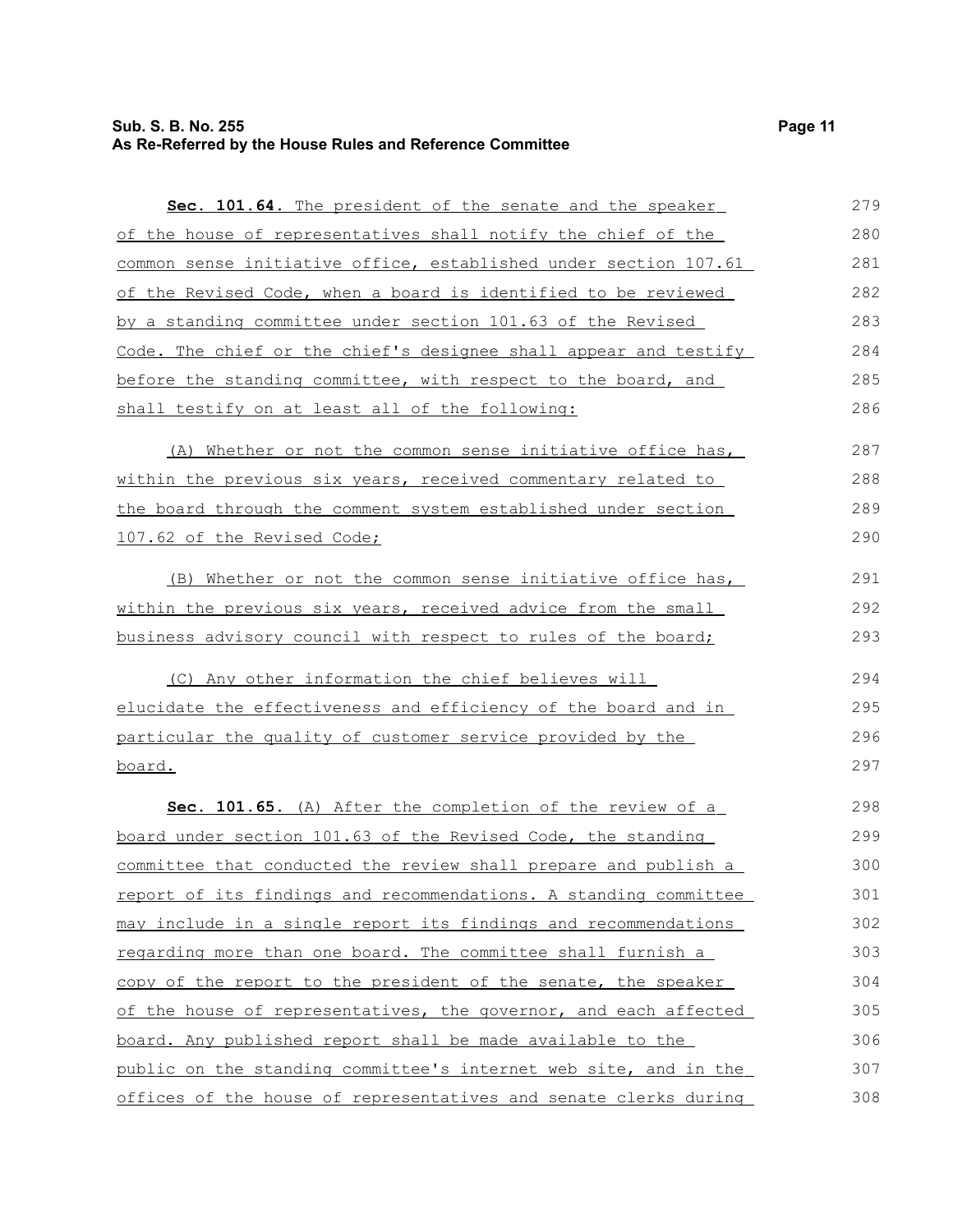| reasonable hours. As part of a report, the standing committee    | 309 |
|------------------------------------------------------------------|-----|
| may present its recommendations to the general assembly in bill  | 310 |
| <u>form.</u>                                                     | 311 |
| (B) Recommendations made by the standing committee shall         | 312 |
| indicate how or whether their implementation will do each of the | 313 |
| following:                                                       | 314 |
| (1) Improve efficiency in the management of state                | 315 |
| government;                                                      | 316 |
| (2) Improve services rendered to citizens of the state;          | 317 |
| (3) Simplify and improve preparation of the state budget;        | 318 |
| (4) Conserve the natural resources of the state;                 | 319 |
| (5) Promote the orderly growth of the state and its              | 320 |
| government;                                                      | 321 |
| (6) Promote that occupational regulations shall be               | 322 |
| construed and applied to increase economic opportunities,        | 323 |
| promote competition, and encourage innovation;                   | 324 |
| (7) Provide for the least restrictive regulation by              | 325 |
| repealing the current regulation and replacing it with a less    | 326 |
| restrictive regulation that is consistent with the policies      | 327 |
| expressed in section 4798.02 of the Revised Code;                | 328 |
| (8) Improve the effectiveness of the services performed by       | 329 |
| the service departments of the state;                            | 330 |
| (9) Avoid duplication of effort by state agencies or             | 331 |
| boards;                                                          | 332 |
| (10) Improve the organization and coordination of the            | 333 |
| state government in one or more of the ways listed in divisions  | 334 |
| (B) (1) to (9) of this section.                                  | 335 |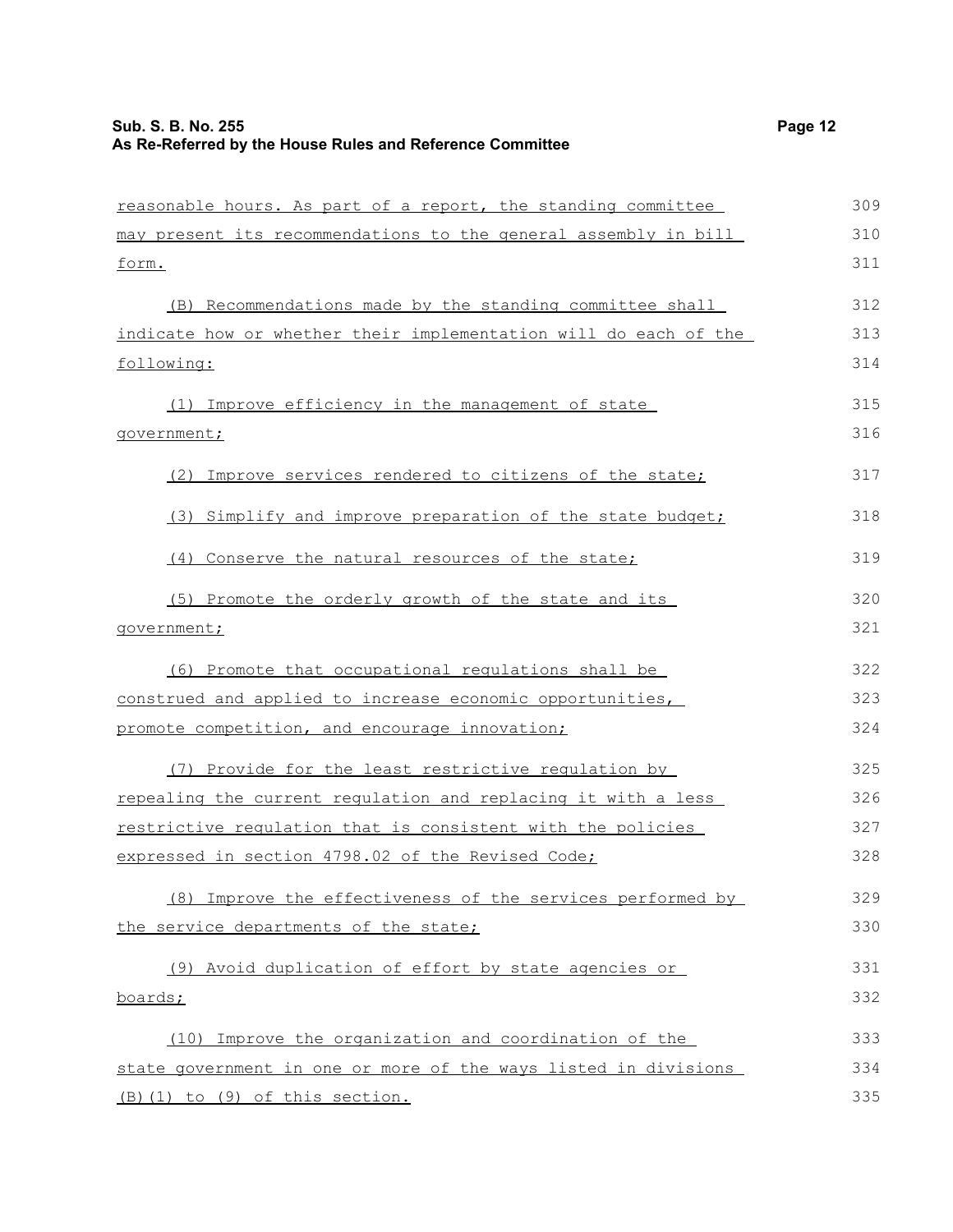| Sec. 103.26. (A) As used in this section and section             | 336 |
|------------------------------------------------------------------|-----|
| 103.27 of the Revised Code:                                      | 337 |
| "Individual" means a natural person.                             | 338 |
| "Least restrictive regulation" has the meaning defined in        | 339 |
| section 4798.01 of the Revised Code.                             | 340 |
| "Occupational requlation" means a statute or rule that           | 341 |
| controls an individual's practice of a trade or profession.      | 342 |
| (B) With respect to legislation that has been introduced         | 343 |
| in the house of representatives or in the senate, which proposes | 344 |
| to substantially change or enact an occupational regulation, the | 345 |
| director of the legislative service commission shall issue a     | 346 |
| report of the legislation. The director shall issue a report     | 347 |
| that compares the regulatory scheme proposed in the legislation  | 348 |
| with the policies expressed in section 4798.02 of the Revised    | 349 |
| Code with respect to proposing the least restrictive requlation  | 350 |
| to protect consumers from present, significant, and              | 351 |
| substantiated harms that threaten public health, safety, or      | 352 |
| welfare. The director shall issue this report to the general     | 353 |
| assembly in a timely manner.                                     | 354 |
| To the extent possible with readily available or                 | 355 |
| obtainable information, the director shall report on             | 356 |
| consequences of the legislation with respect to:                 | 357 |
| (1) Opportunities for employment within the occupation;          | 358 |
| (2) Consumer choices and costs;                                  | 359 |
| (3) Market competition;                                          | 360 |
| (4) Cost to government.                                          | 361 |
| (C) The report issued under division (B) of this section         | 362 |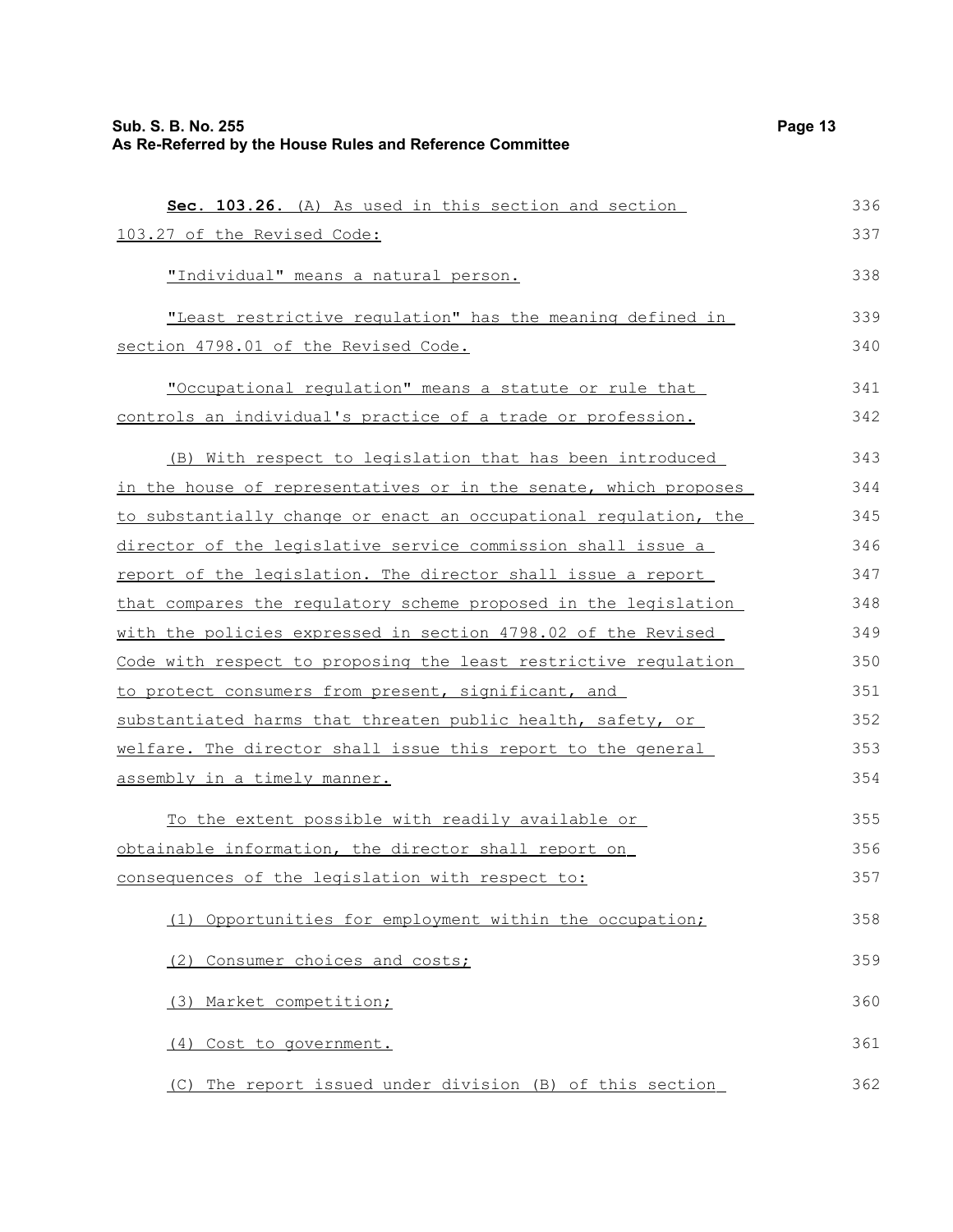| Sub. S. B. No. 255<br>As Re-Referred by the House Rules and Reference Committee | Page 14 |
|---------------------------------------------------------------------------------|---------|
|                                                                                 |         |
| shall include all of the following:                                             | 363     |
| (1) A comparison of the regulatory scheme put forth in the                      | 364     |
| legislation with the current regulatory scheme in other similar                 | 365     |
| states for the same occupation and a consideration of the extent                | 366     |
| to which significant changes in the board's rules could prevent                 | 367     |
| an individual licensed in this state from practicing, or allow                  | 368     |
| an individual licensed in this state to practice, the same                      | 369     |
| occupation in another jurisdiction without obtaining an                         | 370     |
| occupational license for that occupation in that other                          | 371     |
| jurisdiction;                                                                   | 372     |
| (2) A comparison of the regulatory scheme put forth in the                      | 373     |
| legislation with the policy of this state as set forth in the                   | 374     |
| sections of the Revised Code governing the occupation that is                   | 375     |
| the subject of the legislation, if those sections include such a                | 376     |
| policy.                                                                         | 377     |
| (D) The sponsor of a bill, in order to assist the director                      | 378     |
| of the legislative service commission with the director's duties                | 379     |
| under division (B) of this section, may submit to the director                  | 380     |
| any relevant information, including the following:                              | 381     |
| (1) Evidence of present, significant, and substantiated                         | 382     |
| harms to consumers in the state;                                                | 383     |
| (2) An explanation of why existing civil or criminal laws                       | 384     |
| or procedures are inadequate to prevent or remedy any harm to                   | 385     |
| the public;                                                                     | 386     |
| (3) An explanation of why a less restrictive requlation,                        | 387     |
| that is consistent with the policies expressed in section                       | 388     |
| 4798.02 of the Revised Code, is not proposed;                                   | 389     |
| (4) The names of associations, organizations, or other                          | 390     |
| groups representing the occupation seeking regulation and the                   | 391     |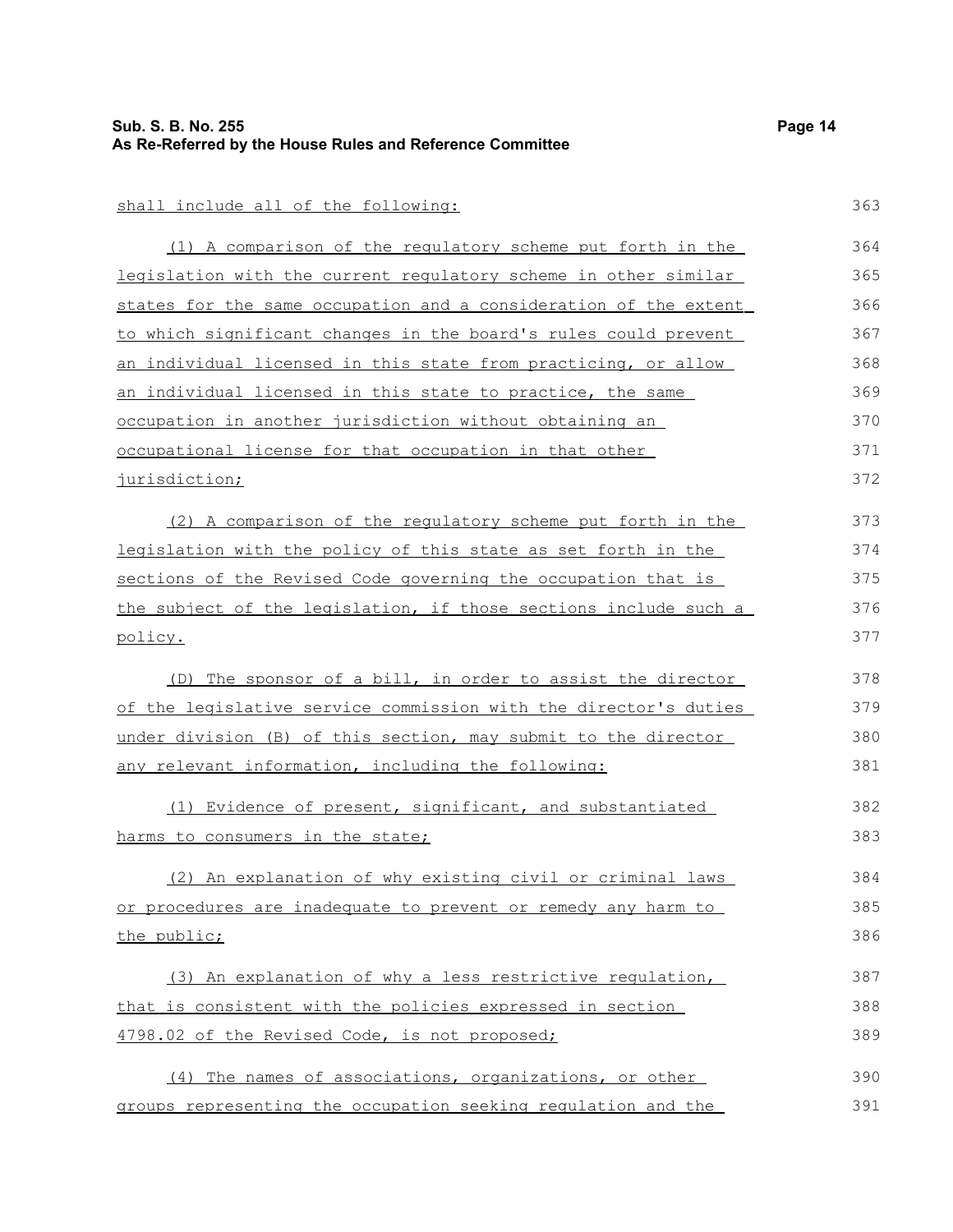| Sub. S. B. No. 255<br>As Re-Referred by the House Rules and Reference Committee | Page 15 |
|---------------------------------------------------------------------------------|---------|
|                                                                                 |         |
| approximate number of members in each in this state;                            | 392     |
| (5) The functions typically performed by members of this                        | 393     |
| occupation and whether they are identical or similar to those                   | 394     |
| performed by another occupation;                                                | 395     |
| (6) Whether specialized training, education, or experience                      | 396     |
| is required to engage in the occupation and, if so, how current                 | 397     |
| practitioners acquired that training, education, or experience;                 | 398     |
| (7) Whether or not the proposed regulation would change                         | 399     |
| the way practitioners of the occupation acquire any necessary                   | 400     |
| specialized training, education, or experience and, if so, why;                 | 401     |
| (8) Whether or not any current practitioners of the                             | 402     |
| occupation in this state lack whatever specialized training,                    | 403     |
| education, or experience might be required to engage in the                     | 404     |
| occupation and, if so, how the proposed requlation would address                | 405     |
| that deficiency;                                                                | 406     |
| (9) Whether or not new entrants into the occupation would                       | 407     |
| be required to provide evidence of any necessary training,                      | 408     |
| education, or experience, or to pass an examination, or both;                   | 409     |
| (10) Whether or not current practitioners would be                              | 410     |
| required to provide evidence of any necessary training,                         | 411     |
| education, or experience, or to pass an examination, and, if                    | 412     |
| not, why not;                                                                   | 413     |
| (11) The expected impact of the proposed regulation on the                      | 414     |
| supply of practitioners of the occupation and on the cost of                    | 415     |
| services or goods provided by the occupation;                                   | 416     |
| (12) Information from others knowledgeable about the                            | 417     |
| occupation, and the related economic factors.                                   | 418     |
| (E) A bill which proposes to substantially change or enact                      | 419     |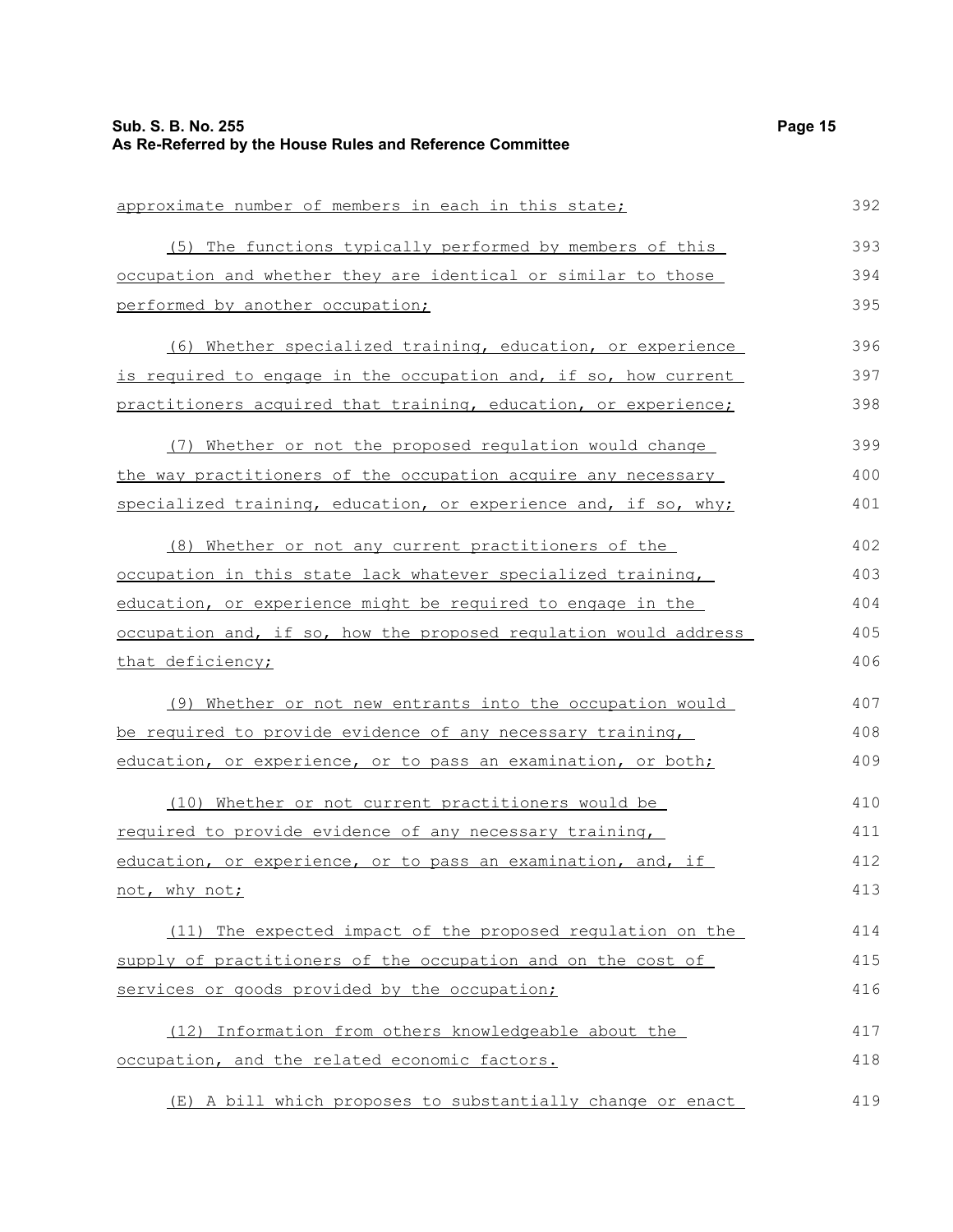## **Sub. S. B. No. 255 Page 16 As Re-Referred by the House Rules and Reference Committee**

| an occupational regulation shall not be favorably reported out   | 420 |
|------------------------------------------------------------------|-----|
| of committee until after the committee members have received and | 421 |
| considered the report provided under division (B) of this        | 422 |
| section, unless two-thirds of the members of the committee vote  | 423 |
| in the affirmative to favorably report the bill.                 | 424 |
| Sec. 103.27. Each biennium starting with an odd-numbered         | 425 |
| year, beginning in 2019, the director of the legislative service | 426 |
| commission shall issue a report regarding approximately thirty-  | 427 |
| three per cent of occupations subject to requlation by the       | 428 |
| state. The report shall compare the current regulatory scheme    | 429 |
| being utilized in this state with the policies expressed in      | 430 |
| section 4798.02 of the Revised Code.                             | 431 |
| The director shall issue all reports performed during a          | 432 |
| biennium, not later than the first day of December of the even-  | 433 |
| numbered year of that biennium, to the general assembly and to   | 434 |
| the attorney general.                                            | 435 |
| The director may require that information be submitted by        | 436 |
| any department or board that regulates the occupation.           | 437 |
| The director shall, over a six-year period including             | 438 |
| calendar years 2019 through 2024, issue reports regarding all    | 439 |
| occupations subject to regulation by the state. The director's   | 440 |
| report regarding an occupation may be scheduled to coincide      | 441 |
| with, and be done in conjunction with, the review of an          | 442 |
| occupational licensing board being done by a standing committee  | 443 |
| of the general assembly under section 101.63 of the Revised      | 444 |
| <u>Code.</u>                                                     | 445 |
| Sec. 4798.01. (A) As used in this chapter:                       | 446 |
| "Certification" means a voluntary program in which a             | 447 |
| private organization or the state grants nontransferable         | 448 |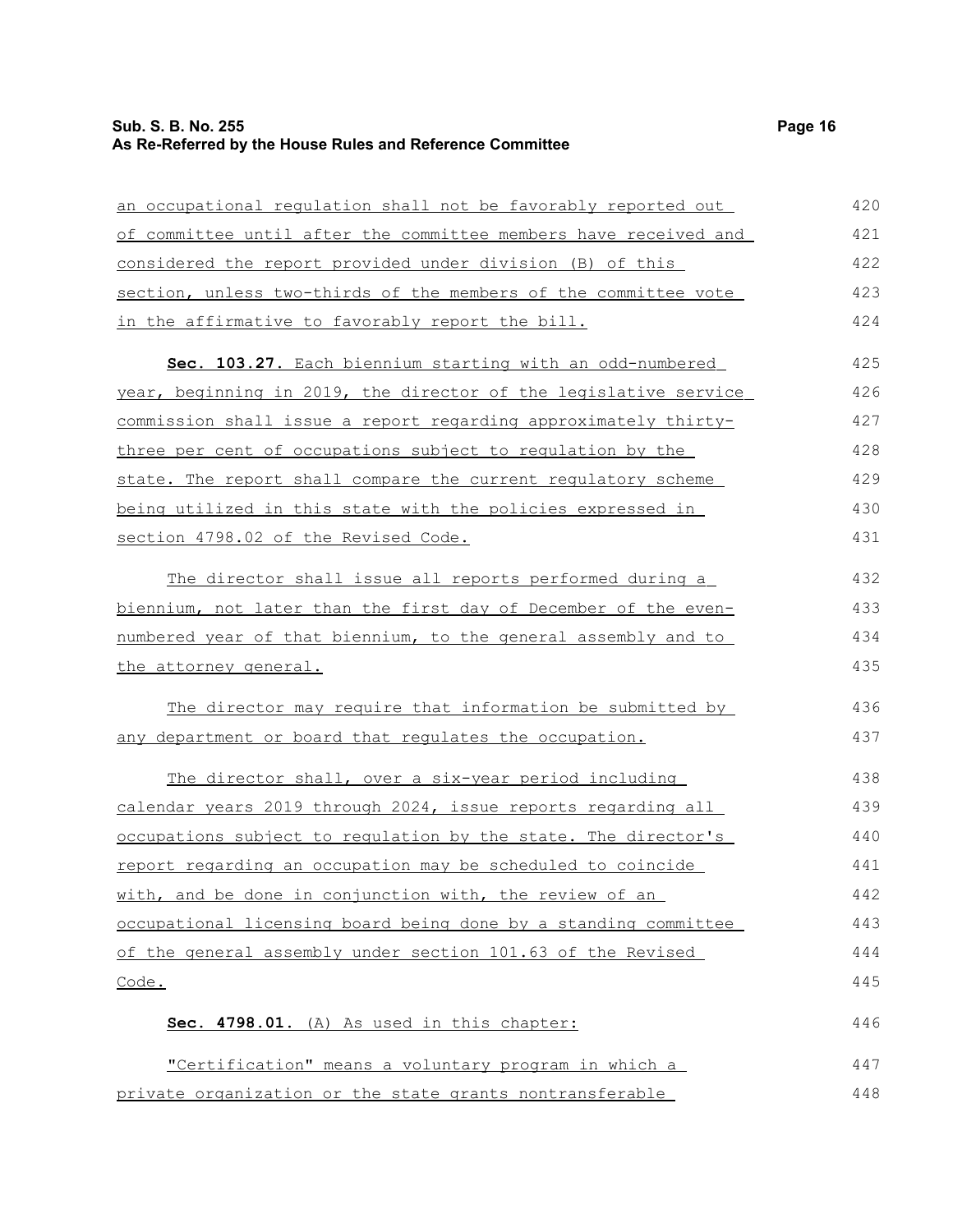| recognition to an individual who meets personal qualifications   | 449 |
|------------------------------------------------------------------|-----|
| established by the private organization or state law.            | 450 |
| "Individual" means a natural person.                             | 451 |
| "Lawful occupation" means a course of conduct, pursuit, or       | 452 |
| profession that includes the sale of goods or services that are  | 453 |
| not themselves illegal to sell irrespective of whether the       | 454 |
| individual selling the goods or services is subject to an        | 455 |
| occupational regulation.                                         | 456 |
| "Least restrictive regulation" means the public policy of        | 457 |
| relying on one of the following, listed from the least to the    | 458 |
| most restrictive, as a means of consumer protection: market      | 459 |
| competition; third-party or consumer-created ratings and         | 460 |
| reviews; private certification; specific private civil cause of  | 461 |
| action to remedy consumer harm; actions under Chapter 1345. of   | 462 |
| the Revised Code; requlation of the process of providing the     | 463 |
| specific goods or services to consumers; inspection; bonding or  | 464 |
| insurance; registration; government certification; specialty     | 465 |
| occupational license for medical reimbursement; and occupational | 466 |
| <u>license.</u>                                                  | 467 |
| "Occupational license" means nontransferable authorization       | 468 |
| in law that an individual must possess in order to perform a     | 469 |
| lawful occupation for compensation based on meeting personal     | 470 |
| qualifications established by statute, or by a rule authorized   | 471 |
| by statute. "Occupational license" does not include a commercial | 472 |
| or other driver's license issued under the Revised Code.         | 473 |
| "Occupational licensing board" means any board,                  | 474 |
| commission, committee, or council, or any other similar state    | 475 |
| public body, and any administrative department enumerated under  | 476 |
| section 121.02 of the Revised Code, and any agency, division, or | 477 |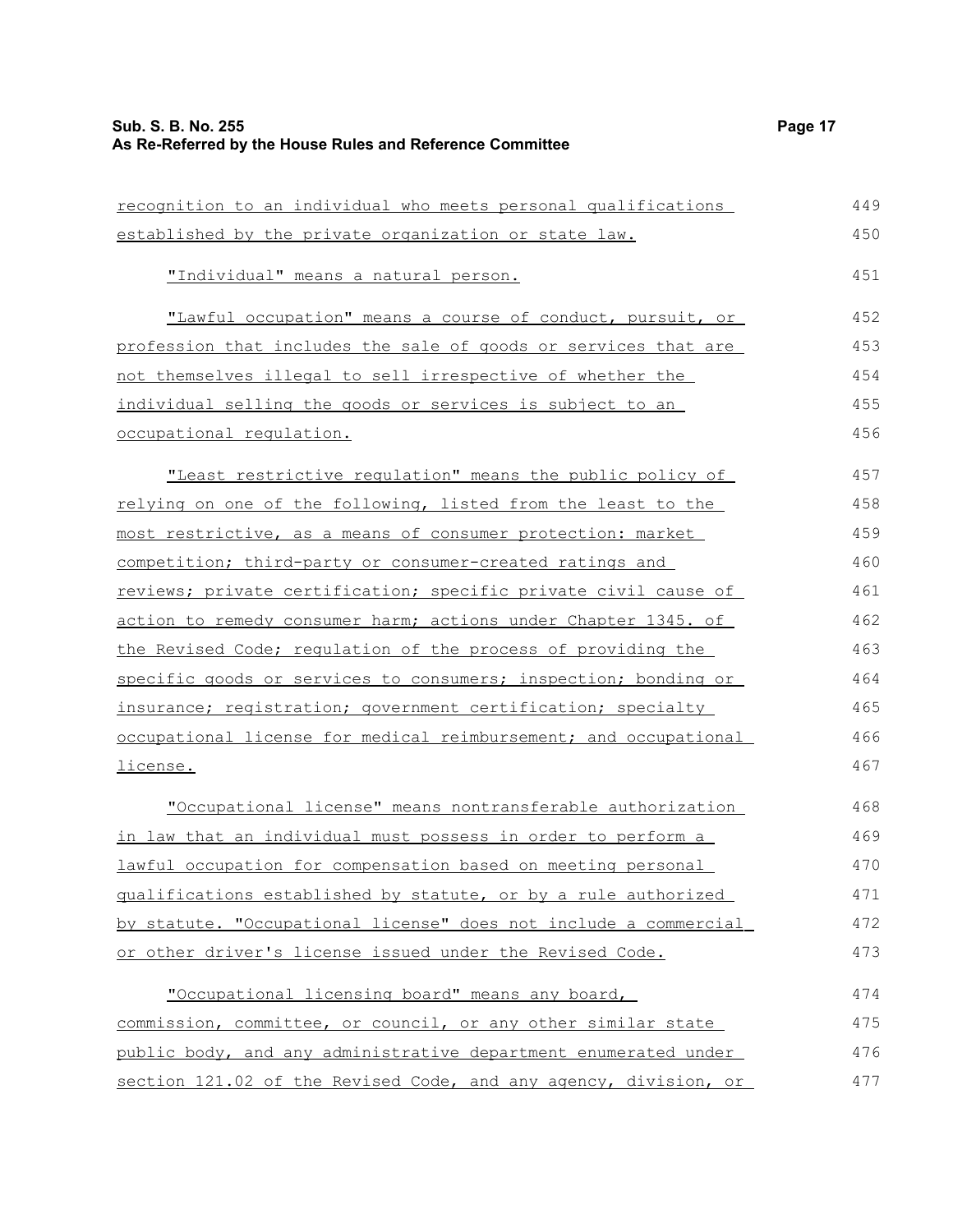| office of state government, that issues an occupational license. | 478 |
|------------------------------------------------------------------|-----|
| "Occupational regulation" means a statute, policy, rule,         | 479 |
| adjudication order, practice, or other state law requiring an    | 480 |
| individual to possess certain personal qualifications to use an  | 481 |
| occupational title or work in a lawful occupation. "Occupational | 482 |
| regulation" includes registration, certification, and            | 483 |
| occupational license. "Occupational requlation" excludes a       | 484 |
| business license, facility license, building permit, or zoning   | 485 |
| and land use regulation, except to the extent those laws         | 486 |
| requlate an individual's personal qualifications to perform a    | 487 |
| lawful occupation, and excludes sections of the Revised Code     | 488 |
| related to commercial or other driver's license.                 | 489 |
| "Personal qualifications" mean criteria related to an            | 490 |
| individual's personal background and characteristics including   | 491 |
|                                                                  | 492 |
| completion of an approved educational program, satisfactory      |     |
| performance on an examination, work experience, other evidence   | 493 |
| of attainment of requisite skills or knowledge, moral standing,  | 494 |
| criminal history, and completion of continuing education.        | 495 |
| "Registration" means a requirement to give notice to the         | 496 |
| government that may include the individual's name and address,   | 497 |
| the individual's agent for service of process, the location of   | 498 |
| the activity to be performed, and a description of the service   | 499 |
| the individual provides. "Registration" does not include         | 500 |
| personal qualifications but may require a bond or insurance.     | 501 |
| "Specialty occupational license for medical reimbursement"       | 502 |
| is a nontransferable authorization in law for an individual to   | 503 |
| qualify for payment or reimbursement from a government agency,   | 504 |
| for providing identified medical services, based on meeting      | 505 |
| personal qualifications established in law, which may be         | 506 |
| recognized by a private company.                                 | 507 |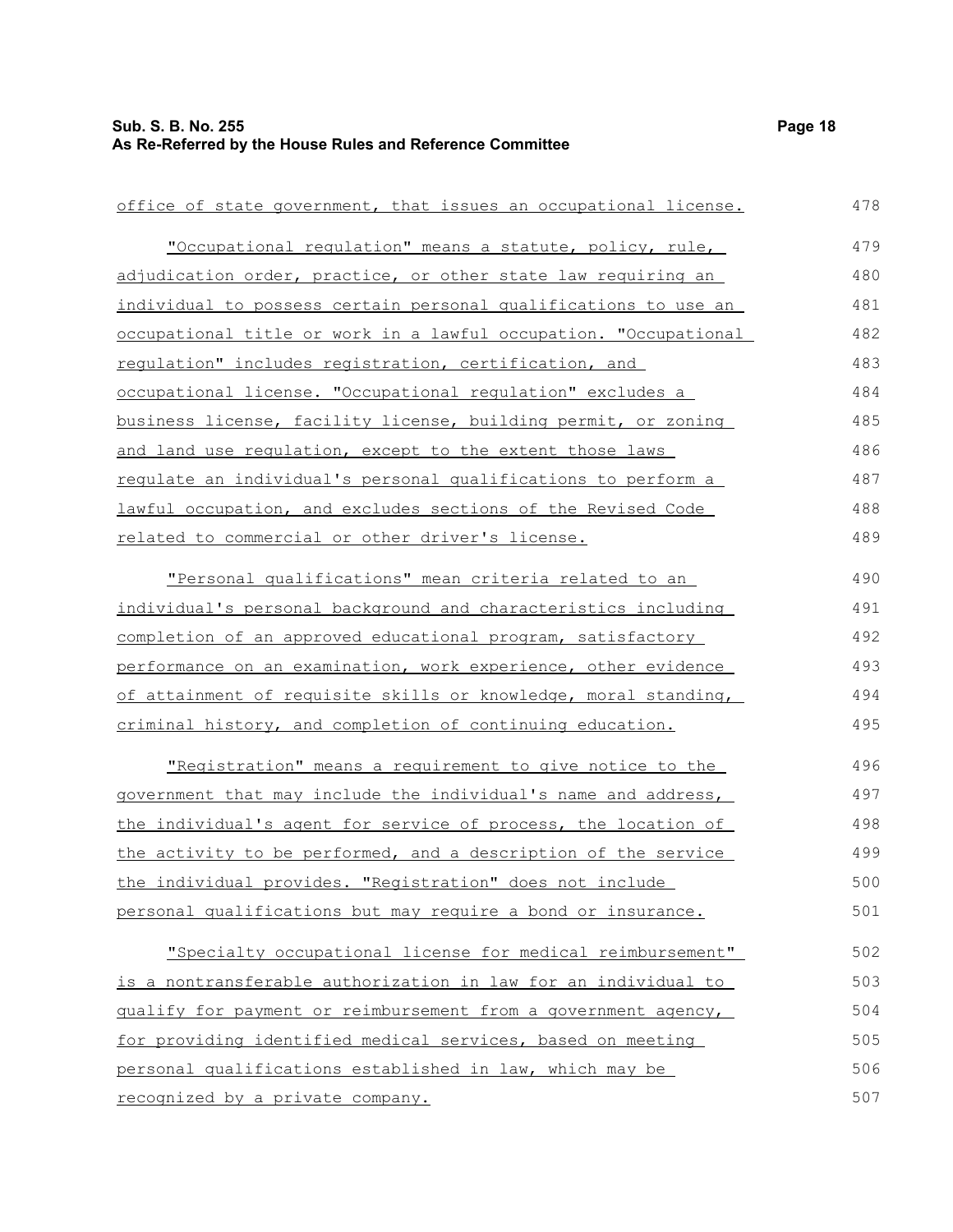| Sub. S. B. No. 255<br>As Re-Referred by the House Rules and Reference Committee | Page 19 |
|---------------------------------------------------------------------------------|---------|
| (B) For purposes of this chapter:                                               | 508     |
| (1) The terms "certification" and "registration" are not                        | 509     |
| synonymous with "occupational license."                                         | 510     |
| (2) The use of the words "certification" and "certified"                        | 511     |
| in other statutes to mean requiring an individual to meet                       | 512     |
| certain personal qualifications to work legally shall be                        | 513     |
| interpreted for the purposes of this chapter as requiring an                    | 514     |
| individual to meet the requirements of an "occupational                         | 515     |
| license."                                                                       | 516     |
| (3) The use of the words "reqistration" and "registered"                        | 517     |
| in other statutes to mean requiring an individual to meet                       | 518     |
| <u>certain personal qualifications to work legally shall be</u>                 | 519     |
| <u>interpreted for the purposes of this chapter as requiring an</u>             | 520     |
| individual to meet the requirements of an "occupational                         | 521     |
| license."                                                                       | 522     |
| Sec. 4798.02. With respect to occupational regulation of                        | 523     |
| individuals, all of the following are the policy of the state:                  | 524     |
| (A) Occupational regulations shall be construed and                             | 525     |
| applied to increase economic opportunities, promote competition,                | 526     |
| and encourage innovation.                                                       | 527     |
| (B) Where the state finds it is necessary to displace                           | 528     |
| competition, the state will use the least restrictive regulation                | 529     |
| to protect consumers from present, significant, and                             | 530     |
| substantiated harms that threaten public health, safety, or                     | 531     |
| welfare. The policy of employing the least restrictive                          | 532     |
| requlation shall presume that market competition and private                    | 533     |
| remedies are sufficient to protect consumers. Where needed,                     | 534     |
| requlations shall be tailored to meet the predominate identified                | 535     |
| need to protect consumers, as follows:                                          | 536     |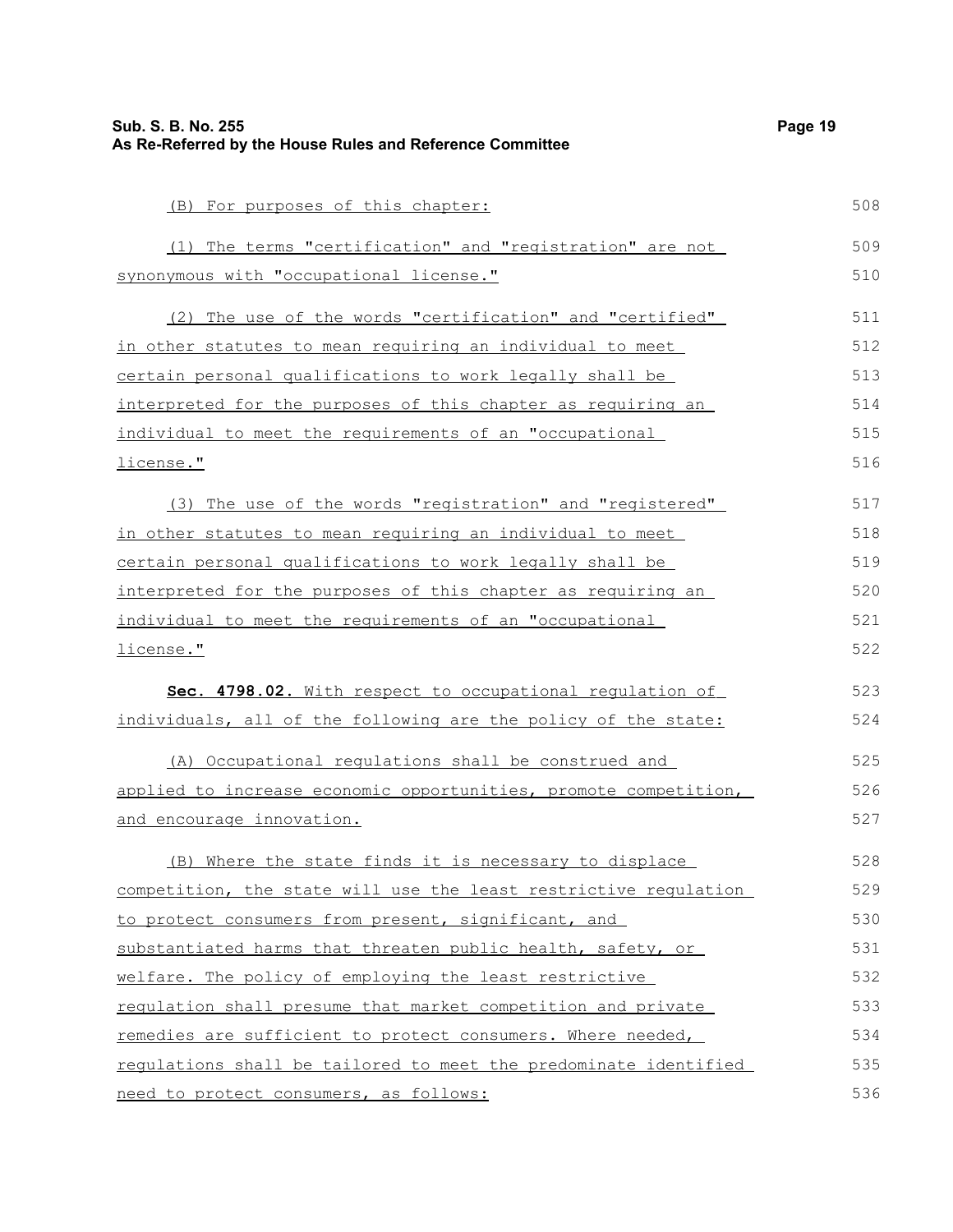| (1) If requlations are intended to protect consumers                 | 537 |
|----------------------------------------------------------------------|-----|
| against fraud, the appropriate state action shall be to              | 538 |
| strengthen powers under deceptive trade practices acts.              | 539 |
| (2) If regulations are intended to protect consumers                 | 540 |
| <u>against unsanitary facilities and general health, safety, or </u> | 541 |
| welfare concerns, the appropriate state action shall be to           | 542 |
| require periodic inspections.                                        | 543 |
| (3) If regulations are intended to protect consumers                 | 544 |
| against potential damages to third parties who are not party to      | 545 |
| a contract between the seller and buyer, and other types of          | 546 |
| externalities, the appropriate state action shall be to require      | 547 |
| bonding or insurance.                                                | 548 |
| (4) If regulations are intended to protect consumers                 | 549 |
| against potential damages by transient providers, the                | 550 |
| appropriate state action shall be to require registration with       | 551 |
| the secretary of state.                                              | 552 |
| (5) If requlations are intended to protect consumers                 | 553 |
| against asymmetrical information between the seller and buyer,       | 554 |
| the appropriate state action shall be to offer voluntary             | 555 |
| certification, unless suitable, privately offered voluntary          | 556 |
| certification for the relevant occupation is available.              | 557 |
| As used in this division, "suitable" means widely                    | 558 |
| recognized as reflecting established standards of competency,        | 559 |
| skill, or knowledge in the field.                                    | 560 |
| (6) If regulations are intended to facilitate governmental           | 561 |
| reimbursement for providing medical services for an emerging         | 562 |
| medical specialty, the appropriate state action shall be to          | 563 |
| require a specialty occupational license for medical                 | 564 |
| reimbursement.                                                       | 565 |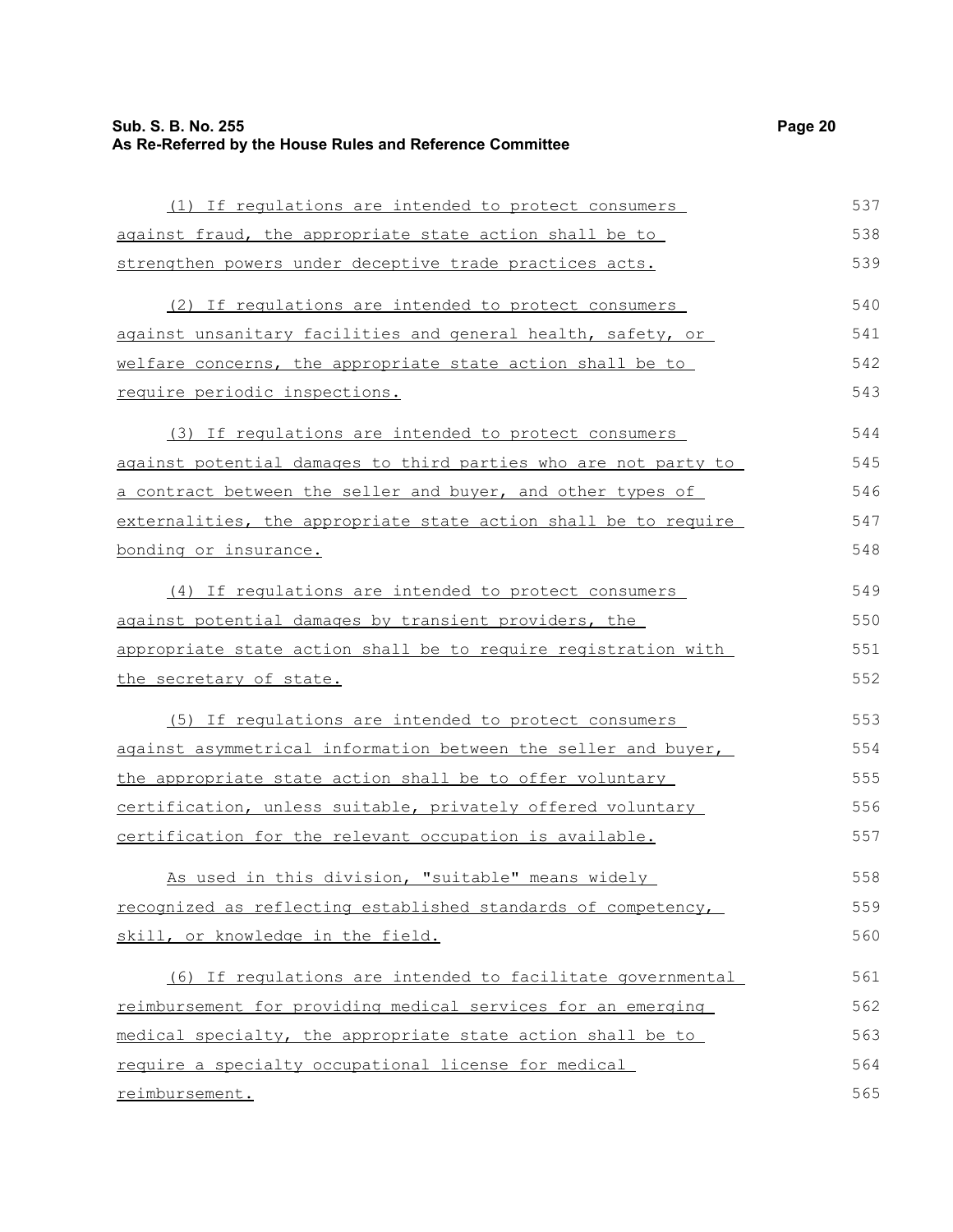(7) If regulations are required to perform services regulated by both federal laws and laws of this state, require the state to recognize an individual's occupational license from another United States state or territory to allow that individual to practice in this state, and are based on uniform national laws, practices, and examinations that have been adopted by at least fifty United States states and territories, the appropriate state action shall be to require an occupational license. For purposes of this division, a uniform national law is one that has been adopted in a substantially equivalent manner in at least fifty United States states and territories. (C) An occupational regulation may be enforced against an individual only to the extent the individual sells goods and services that are included explicitly in the statute that defines the occupation's scope of practice. (D) Nothing in this chapter is intended to restrict an occupational licensing board from requiring, as a condition of licensure or renewal of licensure, that an individual's personal qualifications include obtaining or maintaining certification from a private organization that credentials individuals in the relevant occupation. By establishing and executing the policies in this section, in concert with section 107.56 of the Revised Code, the state intends to ensure that occupational licensing boards and board members will avoid liability under federal antitrust laws. **Sec. 4798.03.** This chapter preempts any ordinance or other local law or regulation, which conflicts with or is inconsistent with any policy of the state expressed in this chapter, by any 566 567 568 569 570 571 572 573 574 575 576 577 578 579 580 581 582 583 584 585 586 587 588 589 590 591 592 593 594